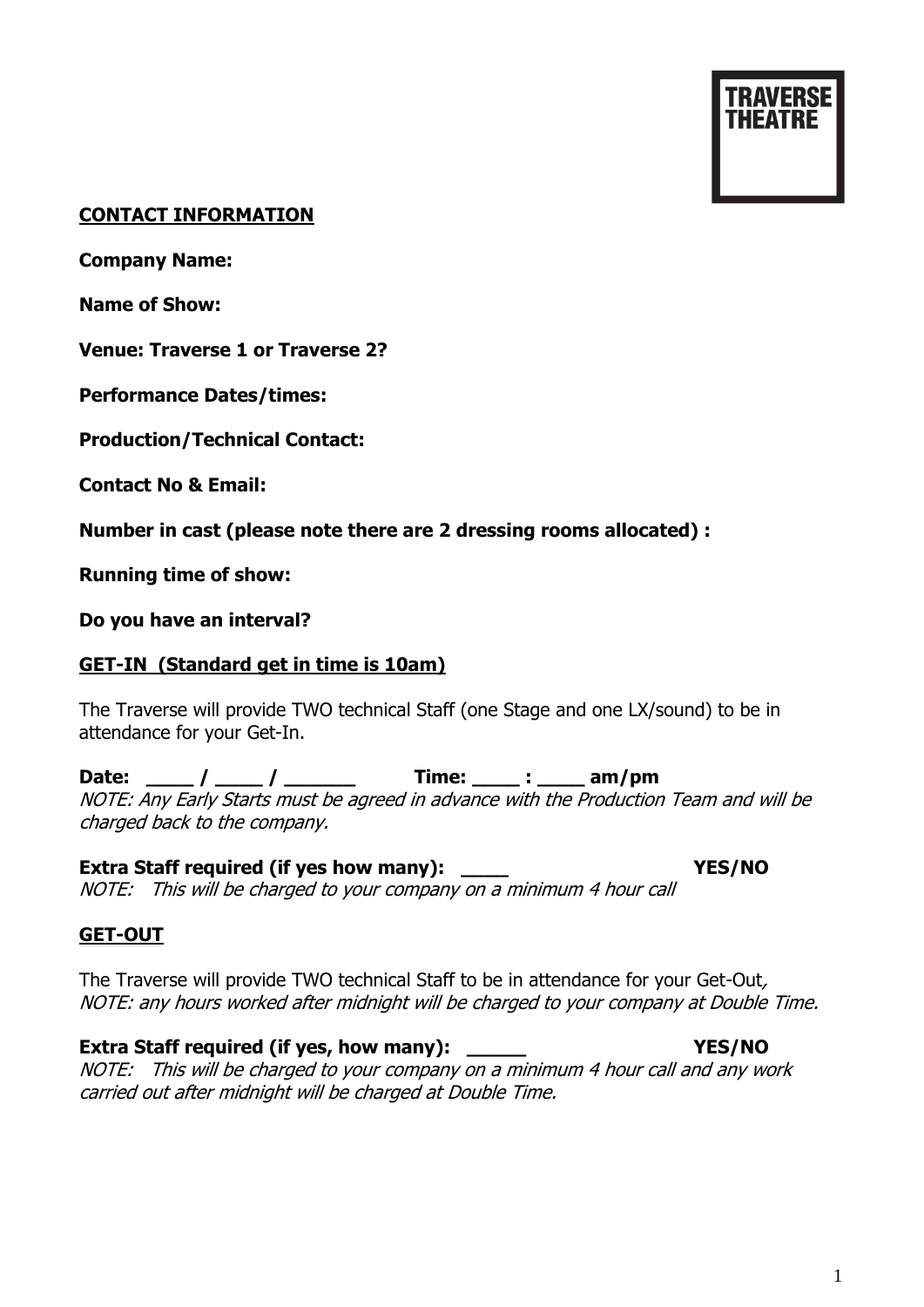### **VEHICLES**

### **Please indicate size of vehicle/s:**

NOTE: there is no parking at the theatre, once you have off-loaded vehicles must be removed and parked up elsewhere.

### **STAFFING**

The Traverse will provide one technician to be in attendance for your show calls.

**Is your technician operating both sound and lights? YES/NO Do you require any other technical/stage staff to be present: YES/NO**  NOTE: This will be charged to your company on a minimum 4 hour call

### **SET - please read attached information on access and lift sizes**

Please enclose venue specific plans with your completed questionnaire if ready.

**Your set and its construction MUST comply with The Construction Design and Management Regulations 2015 (CDM regs.)**

**Please give a brief description of your set especially any rigging requirements.**

**Any very large, excessively heavy or unusual items involved (if yes, please list):**

### **LIGHTING**

Please enclose venue specific LX plans with your completed questionnaire if ready.

**Please specify any special lighting equipment used (i.e., strobes, fluorescent, practical's, effects, etc)**

| Do you require a lighting board operator:       | YES/NO        |
|-------------------------------------------------|---------------|
| (Our operator must be cued by a company member) |               |
| Do you require a pre-rig?                       | <b>YES/NO</b> |

NOTE: this is not always possible and there may be a charge for a pre-rig. If you do not choose to have a pre-rig or it is not possible, please make sure that you allow adequate time and personnel to do so on your get-in day. Pre rigs are only possible if the schedule allows.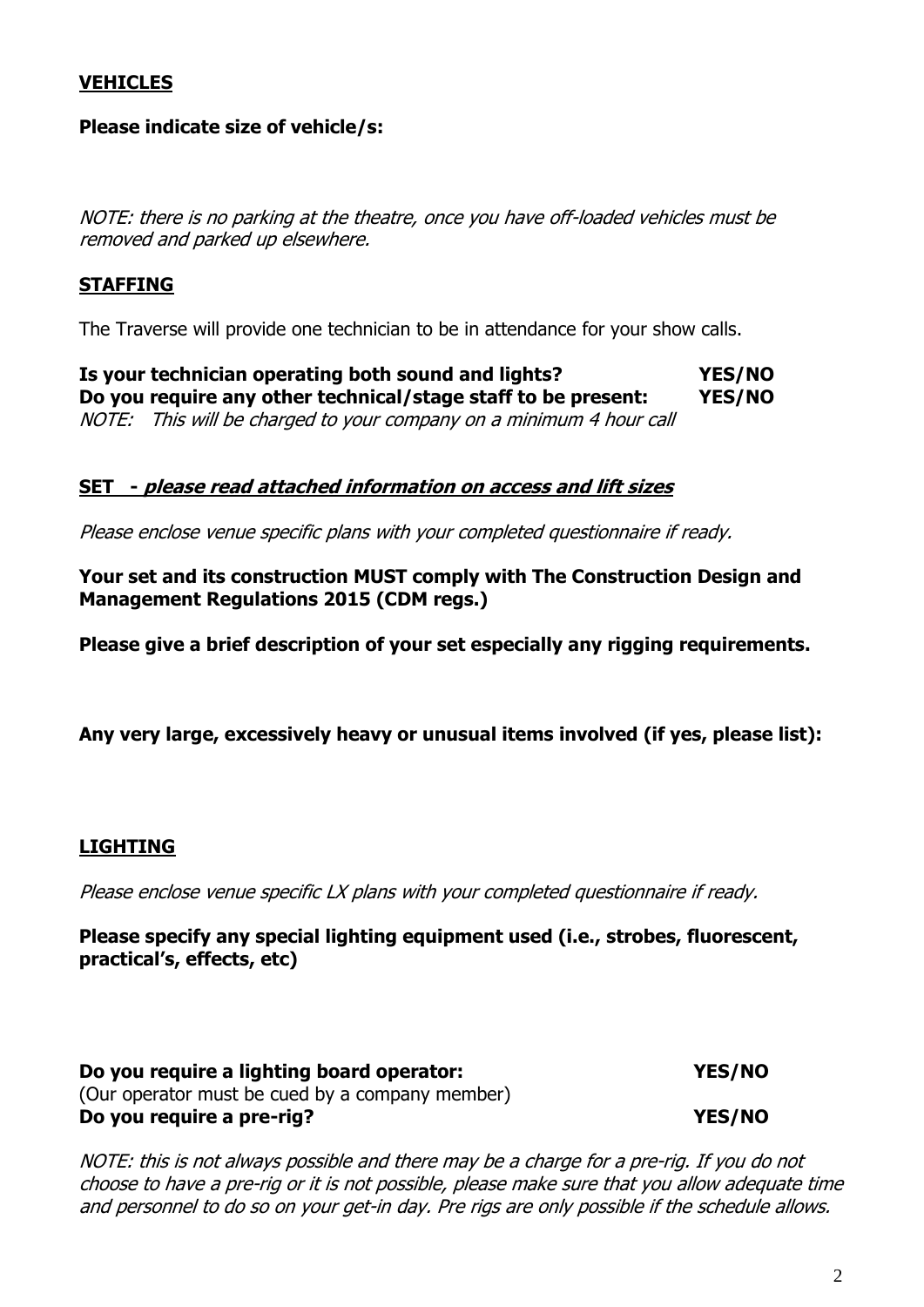## **SOUND/AV**

We ask that you supply your own operator.

(It will be assumed that sound will be operated from the control room unless otherwise agreed in advance of your get-in)

#### **Do you intend to use a QLab system (We run QLab 3): YES/NO**

**Will QLab be controlling SOUND or AV please state which: SOUND/AV/BOTH**

### **EFFECTS**

NOTE: The law requires us to inform the fire officer of any fire or smoke-based effect. If you are using these effects, we will need to know at least 2 weeks in advance so we can book a fire inspection. All fire, special effects, weapons, pyrotechnics, smoking, acrobatics etc must be indicated and be accompanied by a risk assessment.

**Please itemise any effects requiring fire authority clearance (e.g. candles, pyrotechnics, live flame of any description) By law No Smoking is allowed anywhere within the theatre including performance areas:** 

**Do you use firearms during your production: YES/NO**

**Please list any loud noises or bangs that are used in your production (e.g., firearms, pyrotechnics):**

**Do you use a smoke/haze machine: YES/NO**

**ANY OTHER RELEVANT INFORMATION/REQUESTS**